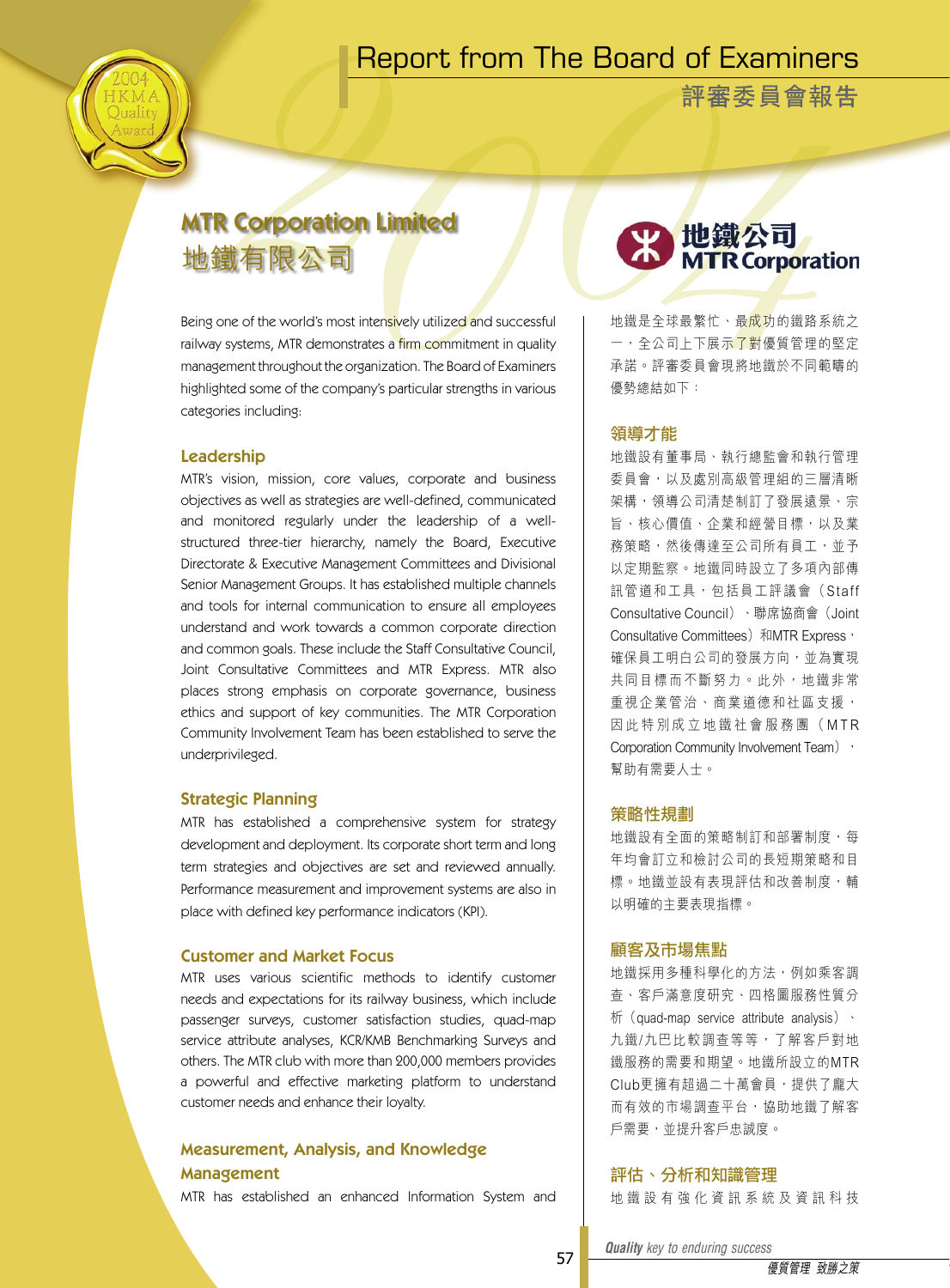### Report from The Board of Examiners

**評審委員會報告**

Information Technology (IS&IT) Planning framework, which aims to align and support the overall corporate objectives and business needs. A new Enterprise Information Portal was launched in January 2002 for data integration and knowledge management, which supports operational effectiveness and manages organizational performance. Employees are encouraged and equipped to make use of its Knowledge Library, InforMalls, e-learning, and other tools to enhance knowledge sharing within the organization. All staff members can retrieve the required information from the enterprise information portal to perform their job duties via notebook computers and workstations in offices, depots, railway stations and site offices.

#### Human Resource Focus

MTR places a strong emphasis on its employees' well-being, learning and motivation. Various committees and channels were set up to promote teamwork, staff consultations and communications. Various recognition schemes have been established to reward and motivate employees, such as the MTR Grand Award for Outstanding Contribution, the Encouragement Award, and the Performance Award. A learning environment is nurtured through continuous leadership development programmes, accelerated development programmes, and the corporate knowledge management system. It uses a Cyclical Training Process framework to align the staff training and development initiatives with the corporate business objectives. A Learning Resources Centre supports the training and development initiatives.

#### Process Management

MTR has achieved world-class performance in safety, quality and environmental protection. It is partly attributed to the implementation of the Operations Divisional Integrated Management System (IMS). It aligns team goals with those of the company, systematically measures and monitors performance using a strategy-driven balanced scorecard. The Safety Management System provides a sound management framework to ensure safe operation of the railway system. Value creation processes are identified for business operations. It has made outstanding achievements in value creation processes in the

(IS&IT)架構,務求調整及支援公司的整 體目標和業務需要。地鐵並於2002年1月 推出全新的企業資訊入門網站,用以整合 資料和管理知識,務求提升營運效率和管 理機構表現。地鐵鼓勵員工善用知識庫( Knowledge Library)、InforMalls、電子 學習等工具,促進公司內部的知識共享。 所有員工均可使用手提電腦, 以及設於辦 公室、車庫、地鐵站和工地辦事處的電腦 工作站,登入企業資訊入門網站索取所需 資料,完成日常工作。

#### 人力資源焦點

地鐵非常重視員工的福祉、培訓和士氣, 因此設立了多個委員會及渠道,推廣團 隊合作、員工諮詢和溝通。地鐵設有多項 獎勵計劃,以表揚和激勵員工表現,例如 地鐵傑出貢獻嘉獎(MTR Grand Award for Outstanding Contribution)、勉勵 獎 (Encouragement Award) 和工作表 現獎(Performance Award)。地鐵並透 過 持 續舉行的領袖發展計劃、加速發展 計劃,以及企業知識管理系統,營造了良 好的員工學習環境。地鐵更採用了循環訓 練流程(Cyclical Training Process)架 構,調整員工培訓和發展計劃的內容,使 其與公司的業務目標一致,同時設有學習 資源中心, 支援員工培訓和發展計劃。

#### 程序管理

地鐵於安全、服務素質和環境保護範疇的 表現,均已達到世界級水平,當中有賴執 行了綜合管理系統(IMS),藉以調整團 隊目標,使之與公司目標一致,並使用策 略為本的平衡計分卡,有系統地評估和監 察公司表現。地鐵亦設有安全管理系統, 提供穩健的管理架構,確保鐵路系統安全 運作。此外,地鐵為旗下業務運作注入增 值程序,順利為機場快線服務增值,減省 了490萬元成本。地鐵秉持「全面車站運

*Quality key to enduring success Quality key to enduring success*